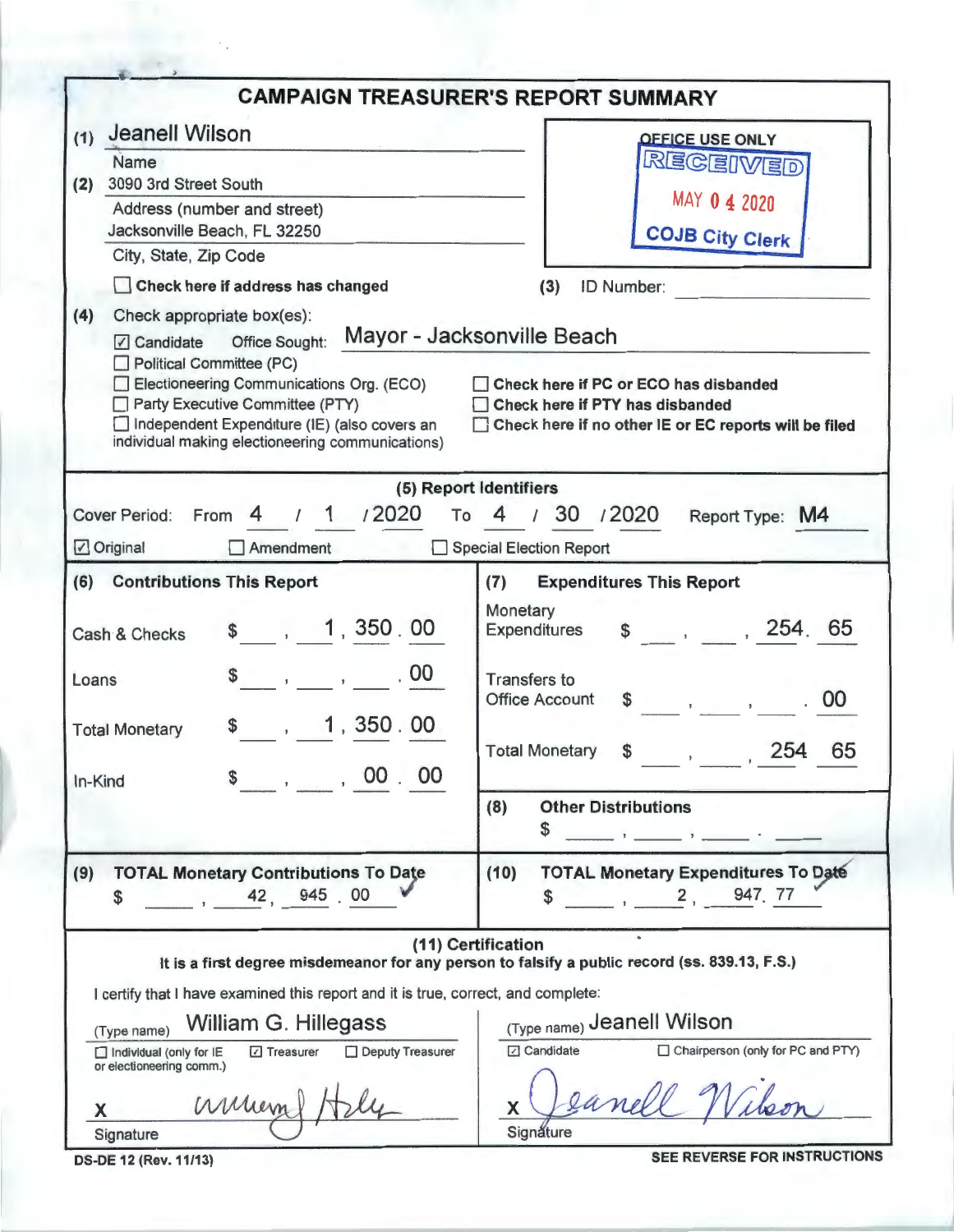| v<br>$(1)$ Name                                               | Jeanell Wilson                                                                                           |             |                     |                             | (2) I.D. Number | N/A          |                    |
|---------------------------------------------------------------|----------------------------------------------------------------------------------------------------------|-------------|---------------------|-----------------------------|-----------------|--------------|--------------------|
| (3) Cover Period                                              | 2020                                                                                                     | through     | 4<br>$\sim$ 1       | 30<br>2020<br>$\mathcal{L}$ | $(4)$ Page      | $\mathbf{1}$ | $\mathbf{1}$<br>of |
| (5)<br>Date<br>(6)<br>Sequence                                | (7)<br><b>Full Name</b><br>(Last, Suffix, First, Middle)<br><b>Street Address &amp;</b>                  |             | (8)<br>Contributor  | (9)<br>Contribution         | (10)<br>In-kind | (11)         | (12)               |
| Number<br>$\overline{4}$<br>1 2020<br>$\prime$<br>$\mathbf 1$ | City, State, Zip Code<br>Komaroki, Julia C.<br>2008 Ocean Drive South<br>Jacksonville Beach, FL<br>32250 | Type<br>I   | Occupation<br>Sales | <b>Type</b><br>Che          | Description     | Amendment    | Amount<br>500.00   |
| $\overline{4}$<br>21<br>2020<br>$\mathbf 2$                   | Nader, Randal<br>14689 Plumosa Drive<br>Jacksonville Beach, FL<br>32250                                  | I           | Pest control        | Che                         |                 |              | 250.00             |
| 4<br>19<br>2020<br>3                                          | Cissell, James H. IV<br>26 Hopson Road<br>Jacksonville, FL 32250                                         | $\mathbf I$ | Sales               | Che                         |                 |              | 500.00             |
| $\overline{4}$<br>23<br>2020<br>$\prime$<br>$\prime$          | Alfred Nelson Trust<br>(grantor trust)<br>5369 Dixie Landing<br>Drive, Jacksonville,<br>FL 32224         | $\mathbf I$ | Retired             | Che                         |                 |              | 100.00             |
|                                                               |                                                                                                          |             |                     |                             |                 |              |                    |
| $\frac{1}{2}$ $\frac{1}{2}$                                   |                                                                                                          |             |                     |                             |                 |              |                    |
| $\prime$<br>$\prime$                                          |                                                                                                          |             |                     |                             |                 |              |                    |

**CAMPAIGN TREASURER'S REPORT - ITEMIZED CONTRIBUTIONS** 

**DS-DE 13 (Rev.11/13) SEE REVERSE FOR INSTRUCTIONS AND CODE VALUES**